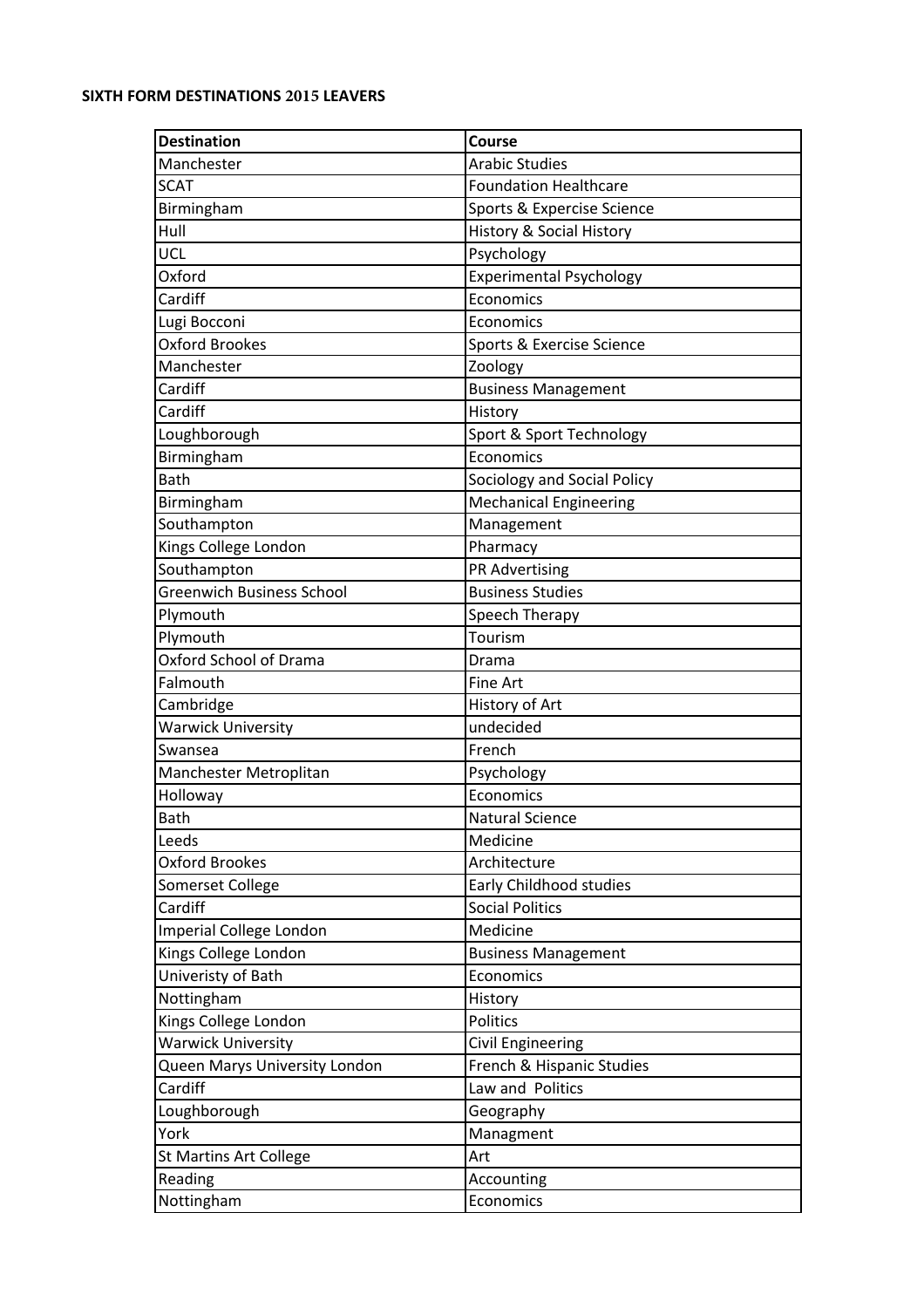| Southampton                         | <b>Mechanical Engineering</b>          |
|-------------------------------------|----------------------------------------|
| Birmingham                          | <b>Business</b>                        |
| Birmingham                          | <b>Human Biology</b>                   |
| Oxford                              | Law                                    |
| Cambridge                           | Law                                    |
| St Martins Art College              | Art                                    |
| Plymouth                            | <b>Public Service Management</b>       |
| Oxford                              | <b>Musical Theatre</b>                 |
| <b>Central St Martins</b>           | Art                                    |
| <b>SCAT</b>                         | Foundation in Art                      |
| Kings College London                | French, Portuguese & Brazilian Studies |
| Reading                             | <b>Nutrition</b>                       |
| Newcastle                           | Agriculture                            |
| Cardiff                             | English Literature and Jounalism       |
| <b>Bath</b>                         | International Management & Spanish     |
| <b>Hartbury College</b>             | <b>Equine Sports Performance</b>       |
| Leeds                               | <b>Theatre Studies</b>                 |
| Oxford Brookes                      | <b>Real Estate</b>                     |
| Aberystwyth                         | <b>Plant Biolgoy</b>                   |
| Cardiffs                            | <b>Business Management</b>             |
| <b>Oxford Brookes</b>               | Sport & Exercise Science               |
| Durham                              | Psychology                             |
| <b>London School of Economics</b>   | Economics                              |
| <b>LSE</b>                          | Economics                              |
| Gap Year/ Work experience/ Retaking | Medicine                               |
| Imperial College London             | <b>Aeronautical Engineering</b>        |
| Durham (2013)                       | English                                |
| Oxford School of Acting             | Acting                                 |
| Birmingham                          | Economics                              |
| Plymouth                            | Engineering                            |
| <b>SCAT</b>                         | Early Childhood studies                |
| Imperial College London             | <b>Electrical Engineering</b>          |
| <b>St Andrews</b>                   | Philosophy                             |

5 Students are taking a gap year.

1 student has gone straight into employment.

1 student is doing an apprenticeship in media and IT and one is going to Tutorial College